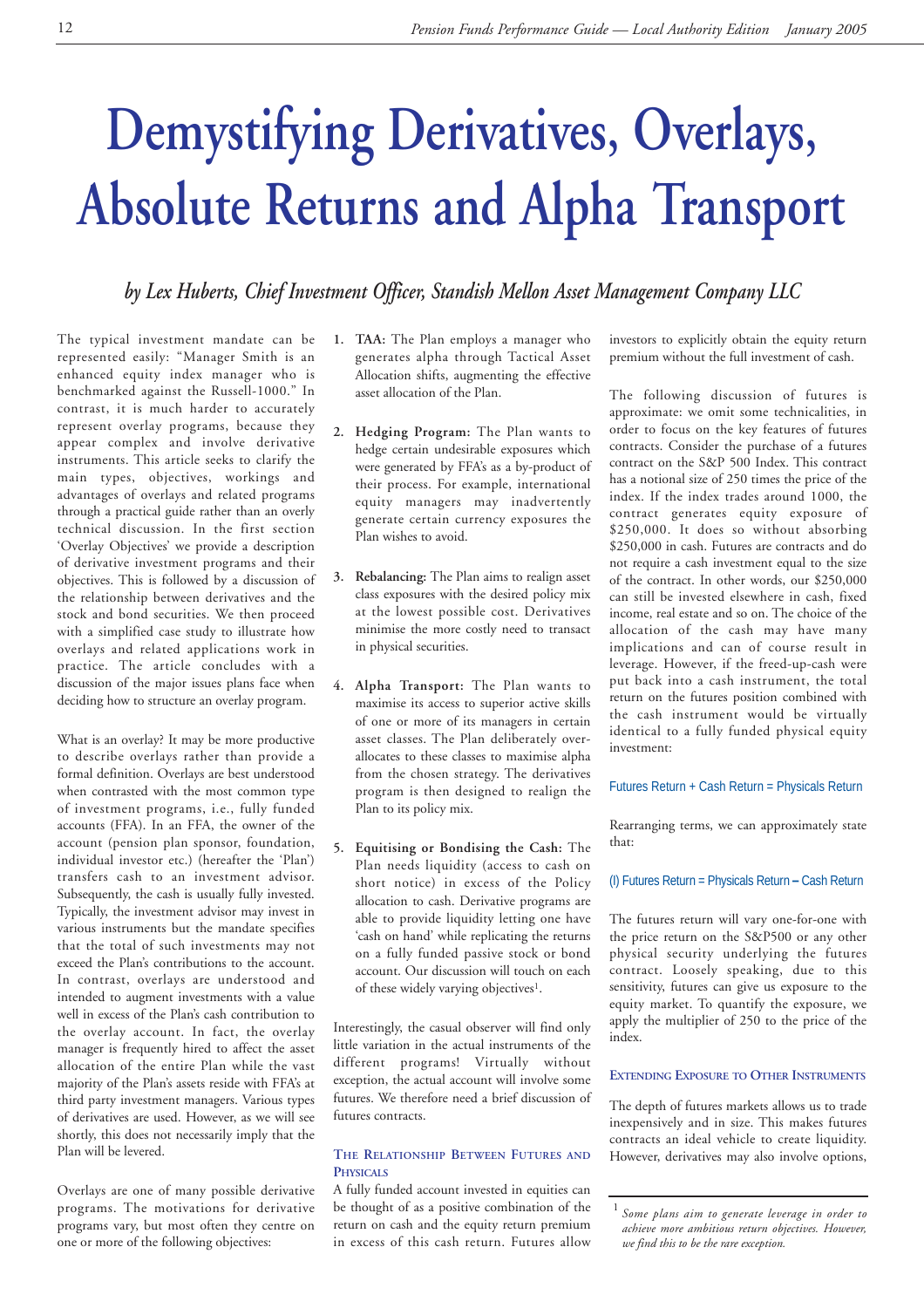swaps, warrants and so on. In these cases the sensitivity or exposure is not one-for-one. We will illustrate how to apply the 'exposure' concept more generally through a discussion of equity warrants. Equity warrants are derivatives but have been around for a very long time and many traditional equity mandates allow the manager to hold warrants. To refresh, a warrant is the right to purchase a certain number of shares in a company at a pre-set price (conversion price or in the case of options 'strike') before or on a predetermined expiration date. Warrants differ from call options in some legal aspects but warrants are economically nearly identical to call options, their more popular trading equivalent. Both warrants and call options on company XYZ feature a certain sensitivity to changes in the market price of XYZ. The degree of this sensitivity varies with the level of the market price of shares in XYZ. Unlike futures, the sensitivity is not one-forone. If the share price of XYZ is very low (relative to the strike), the option/warrant sensitivity may be virtually zero. Suppose the warrant allows us to purchase one share for \$50 in the next three months. If the stock were currently trading at \$10, the warrant may be worth as little as \$0.10 because XYZ would need to rise by more than \$40 (or 400%) over the next three months for the warrant to end up with any economic value ('in the money'). Indeed, if the stock went up as much as 100% (to \$20), the warrant's market price may still stay put near \$0.10. Hence, in this case, the market price of the warrant does not move much with the price of XYZ shares. On the other hand, if the share price of XYZ were high (\$100), the price of the same warrant/option could be substantial and would become very sensitive to price changes in the shares. Investors often use 'delta' to quantify the sensitivity today. For futures the 'delta' tends to be about 1.0 but other derivatives may take on almost 'any' delta value. 'Exposure' refers to the current sensitivity of the derivative to price movement in the underlying shares ('delta') scaled to size. In the case of warrants or call options, exposure is equal to the delta of the warrant/option times the size of the contract. Lets assume delta equals 0.5 currently. Furthermore, assume that the option gives us the right to purchase 100 shares of XYZ stock trading currently at \$50, so the current market value of the underlying securities of the option contract equals \$5,000. As delta is 0.5, our exposure equals \$2,500 (=0.5\*\$5,000). We have defined exposure in such a way that it translates our warrant/option position to reflect the fact that it behaves as if we had purchased \$2,500 worth of stock XYZ! Our profits and losses from the options position would have been identical had we invested \$2,500 or 50 shares in stock XYZ paying cash for the shares (FFA). Of course, the options cost a much smaller amount than \$2,500 in the market place but their value will move approximately \$50 for each \$1 move in the share price of XYZ.

EXHIBIT 1 GETTING INVESTED.

|                              |                       | (a)     | (b)                       | (c)                | (e)       | (f)               |
|------------------------------|-----------------------|---------|---------------------------|--------------------|-----------|-------------------|
| Instruments                  |                       |         | Transactions ( = changes) |                    | Effective |                   |
| Benchmark                    | Type                  | In      | Capital<br>Absorption     | Exposure<br>Amount | Out.      | Asset Mix<br>plan |
| <b>Stocks</b>                |                       |         |                           |                    |           |                   |
| $S\&P-500$                   | Physicals             |         | \$740                     | \$740              | \$740     | 37%               |
| Nikkei-225                   | <b>Active Manager</b> |         | \$360                     | \$360              | \$360     | 18%               |
| <b>Bonds</b>                 |                       |         |                           |                    |           |                   |
| Treasury 10Yr                | Physicals             |         | \$800                     | \$800              | \$800     | 40%               |
| Cash                         |                       |         |                           |                    |           |                   |
| CD 3 Month                   | Physical              | \$2,000 | \$(2,000)                 | \$(2,000)          |           |                   |
| T-bills 90Day                | Physical              |         | \$100                     | \$100              | \$100     | 5%                |
| <b>Total Net Asset Value</b> |                       | \$2,000 |                           |                    | \$2,000   | 100%              |

If we purchased the option position today, we would be required to hand over today's premium to the seller of the option. If that premium were \$600, we would have created an exposure equal to \$2,500 which only 'absorbed' \$600 of our cash. The main beauty and at the same time main danger of derivatives is this gap between exposures and capital absorption. The discussion of warrants and options illustrates the general fact that derivative instruments may be translated into physical exposures. We should not belittle the fact that some derivative instruments can be dauntingly complex. However, the comforting feature is that we can always think of the derivative as equivalent to a cash position plus some quantity of stock, bond, currency, etc. The translation of derivatives into exposure of some physical denomination allows us to do bookkeeping in the common currency, i.e., physicals. We will now turn to a case study of an overlay to illustrate how this is done.

### **THE CASE STUDY**

The case is organised around three tables. In Exhibit 1, we introduce our bookkeeping method of asset values and exposures. Next, we show in Exhibit 2, a straightforward way to

EXHIBIT 2 CREATING LIQUIDITY.

fund an overlay. Finally, Exhibit 3 shows how the Overlay program blends with the Plan.

### **A HYPOTHETICAL PLAN: GETTING INVESTED**

Our plan is newly formed, funded with \$2 billion (\$2,000 M) initially invested in Certificates of Deposit. The Plan has decided on a Policy mix of 37% S&P 500, 18% Nikkei 225 (55% Equities Total), 40% 10yr US Treasury Notes, and 5% cash. Exhibit 1 shows the transactions the Plan executes to get to this mix.

Column "In" (a) shows starting instruments. All of the capital is initially allocated to Certificates of Deposit. We show 'transactions' in the next three columns. First, in the capital absorption (column b), we see the reallocation of capital i.e., where the money ends up. In column 'c' we make a distinction between the instrument which 'absorbs' the capital and the associated exposure to asset classes ('c'). As we are only using physicals at this point, columns (b) and (c) amounts are identical. The CD position is fully liquidated (\$2,000) but notice that \$100 is reinvested in TBills. Columns (e) and (f) of Exhibit 1 sum exposures from various instruments by asset class and demonstrates that the effective asset mix satisfies the Plan's desired Policy mix.

|                              |                       | (a)     | (b)                       | (c)      | (e)       | (f)       |
|------------------------------|-----------------------|---------|---------------------------|----------|-----------|-----------|
| Instruments                  |                       |         | Transactions ( = changes) |          | Effective |           |
| Benchmark                    | <b>Type</b>           | In      | Capital                   | Exposure | Out       | Asset Mix |
|                              |                       |         | Absorption                | Amount   |           | plan      |
| <b>Stocks</b>                |                       |         |                           |          |           |           |
| $S\&P-500$                   | Physicals             | \$740   |                           | \$740    | \$740     | 37%       |
| Nikkei-225                   | <b>Active Manager</b> | \$360   |                           | \$360    | \$360     | 18%       |
| <b>Bonds</b>                 |                       |         |                           |          |           |           |
| Treasury 10Yr                | Physicals             | \$800   | \$(400)                   | \$(400)  | \$400     |           |
| Treasury 10Yr                | Future                |         |                           | \$400    | \$400     |           |
| Treasury 10Yr                | Total                 |         | \$(400)                   |          | \$800     | 40%       |
| Cash                         |                       |         |                           |          |           |           |
| T-bills 90Day                | Physical              | \$100   | \$400                     | \$400    | \$500     |           |
| Implied Cash Libor Future    |                       |         |                           | \$(400)  | \$(400)   | $5\%$     |
| Cash                         | Total                 |         | \$400                     |          | \$100     | 5%        |
| <b>Total Net Asset Value</b> |                       | \$2,000 | \$0                       | \$0      | £2,000    | 100%      |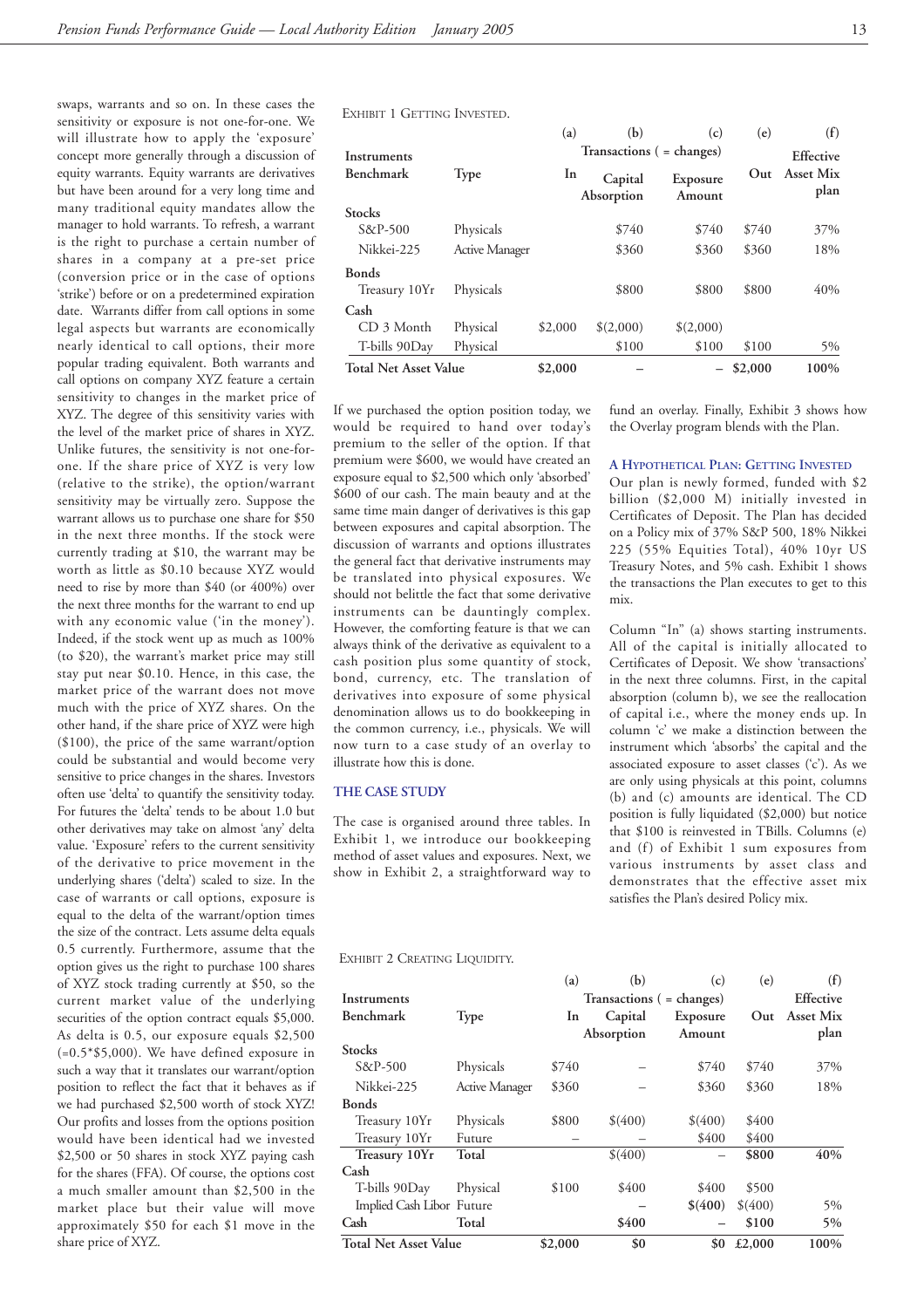EXHIBIT 3 IMPLEMENTING THE OVERLAY

| Instruments                  |                | (a)     | (b)<br>Transactions ( = changes) | (e)                | (f)<br>Effective |                   |
|------------------------------|----------------|---------|----------------------------------|--------------------|------------------|-------------------|
| Benchmark                    | Type           | In      | Capital<br>Absorption            | Exposure<br>Amount | Out              | Asset Mix<br>plan |
| <b>Stocks</b>                |                |         |                                  |                    |                  |                   |
| $S\&P-500$                   | Physicals      | \$740   |                                  |                    | \$740            |                   |
| $S\&P-500$                   | Future         |         |                                  | \$150              | \$150            |                   |
| Total S&P 500                |                | \$740   |                                  | \$150              | \$890            | 45%               |
| Nikkei-225                   | Active Manager | \$360   |                                  |                    | \$360            |                   |
| Nikkei-225                   | Future         |         |                                  | \$(150)            | \$(150)          |                   |
| Total Nikkei-225             |                | \$360   |                                  | \$(150)            | \$210            | 11%               |
| <b>Bonds</b>                 |                |         |                                  |                    |                  |                   |
| Treasury 10Yr                | Physicals      | \$400   |                                  |                    | \$400            |                   |
| Treasury 10Yr                | Future         | \$400   |                                  |                    | \$400            |                   |
| Treasury 10Yr                | Total          | \$800   |                                  |                    | \$800            | 40%               |
| Cash                         |                |         |                                  |                    |                  |                   |
| T-bills 90 Day               | Physical       | \$100   | \$(50)                           | \$(50)             | \$50             |                   |
| <b>Implied Cash libor</b>    |                |         |                                  |                    |                  |                   |
| Cash Overlay Mgr             |                |         | \$50                             | $$^{(50)}$         | \$50             |                   |
| <b>Total Cash</b>            |                | \$100   |                                  | \$100              | \$100            | 5%                |
| <b>Total Net Asset Value</b> |                | \$2,000 |                                  |                    | \$2,000          | 100%              |

effective mix (column f). Up to this point, the impact of the use of derivatives is rather innocuous! The Plan now has \$500 M in cash instruments (though only \$100 M in cash exposure!). At this point, the plan decides to hire a tactical asset allocation overlay manager.

**INTRODUCING THE OVERLAY MANAGER** While ignored thus far, futures positions do in fact require that we post a modest amount of margin, i.e., actual cash instruments. Hence, the overlay manager will need some actual cash to facilitate the overlay. Exhibit 3 assumes a cash transfer to the overlay manager of \$50 million. The objective of the tactical asset allocator is to affect the exposures in columns (c) and (e), as well as the percentages in column (f), based on the manager's short or intermediate term expectations. This overlay manager is bearish on Japanese equities but bullish on US stocks. The overlay manager chooses to have an equal amount of long and short futures positions. The long position in S&P 500 futures of \$150 M generates -\$150 M in Implied Cash. On the other hand, the short Nikkei futures position generates a positive \$150 M in Implied Cash. As a result,

**USING FUTURES CONTRACTS TO FREE UP CASH** To facilitate sizeable payments on short notice, the Plan now wishes to increase its liquidity without altering the effective asset class mix or policy. Let's say, the Plan prefers to do so through bond futures. Thus, the Plan sells \$400 in physical bonds, which, as a first step, is invested in T-Bills. The associated changes in exposure are straightforward in columns 'b' and 'c': -subtract 400 in Treasuries and add 400 in T-Bills (Exhibit 2).

Next, Exhibit 2, column 'c' also shows the effect of entering into \$400 of 10Yr Treasury Note futures contracts. While this does not require reallocation of cash in column 'b', effective exposures do change. We use the relationship between futures, cash and physicals (equation I) for bookkeeping purposes in Exhibit 2. From equation I, the bond futures position is equivalent to \$400 of physical bond exposure less \$400 in cash exposure. We record the latter as a negative or short exposure position in 'Implied Cash' at -\$400. While the instruments and their absorption have changed, the summary exposures in Exhibit 2 show that these transactions do not change any of the bottom line net asset class exposures in the

### EXHIBIT 4 ABSOLUTE RETURN STRATEGY

| Instruments                 |                       | (a)       | (b)<br>Transactions ( = changes) | (c)                | (d)             |
|-----------------------------|-----------------------|-----------|----------------------------------|--------------------|-----------------|
| <b>Benchmark</b>            | <b>Type</b>           | <b>In</b> | Capital<br>Absorption            | Exposure<br>Amount | Out             |
| Nikkei-225                  | <b>Active Manager</b> | \$360     |                                  |                    | \$360           |
| Nikkei-225                  | Future                |           |                                  | $$^{(360)}$        | $$^{(360)}$     |
| Total Nikkei-225            |                       |           |                                  |                    |                 |
| Alpha<br>Implied Cash libor | Future                |           |                                  | \$360              | \$\$\$<br>\$360 |

the changes in the Implied Cash Libor exposures "cancel out" and there is no net entry in Exhibit 3 for the Implied Cash Libor. However, the overlay manager has significantly impacted the global composition of equities in the Plan in column (f), without touching existing investments.

### **Strategic Rebalancing**

Overlay managers are often asked to perform strategic rebalancing. Most Plans have a target policy mix with specific percentage asset allocations. As markets move, the Plan's policy mix will deviate from its target mix. This is frequently referred to as 'drift'. Such deviations can be corrected by trading physical securities. Alternatively, for large institutional accounts, this can be done at lower cost by setting aside a portion of the Plan's assets in cash to facilitate such adjustments (rebalance) through the overlay manager. One could work backward from Exhibit 3 and insert policy mix allocations in column (f) to find the exposures and derivatives positions necessary in column (c) to obtain the appropriate exposures. Sometimes overlay managers are asked to combine the task of tactical reallocations and strategic rebalancing.

### **ABSOLUTE RETURN STRATEGIES**

A Plan may currently employ a very talented Japanese stock selector who is considered highly likely to outperform the local market. What if our plan likes the manager's skill, but is leery about the prospects for Japanese equities in general? In order to reduce risk or to express a negative opinion on the Japanese equity market, derivatives can be used to eliminate the systematic equity and/or currency exposures through the short sale of futures and forwards. Currency hedging programs are more common but the equity exposure may be eliminated just as easily. In Exhibit 4, a \$360 M negative entry for Nikkei Futures serves to negate the systematic market exposure. If the Japanese equity exposure were eliminated through the futures markets in this way, then the total return of the stock selector and overlay manager combined will sum to a synthetically generated cash exposure. The stock asset class exposure disappears; however, the stock selection alpha remains intact, either enhancing or reducing the synthetic cash return. If one fully funded advisor executes both the stock selection and the elimination of the asset class exposure, it can be referred to as an absolute return strategy. It is 'absolute' and a 'pure pursuit of alpha', because the direction of equity and fixed income markets should not systematically affect the total return of the account: there is no net exposure to risky asset classes. The neutral return is the cash return.

### **ALPHA TRANSPORTATION**

The absolute return strategy as just discussed may be complemented with the creation of new exposure to risky asset classes. For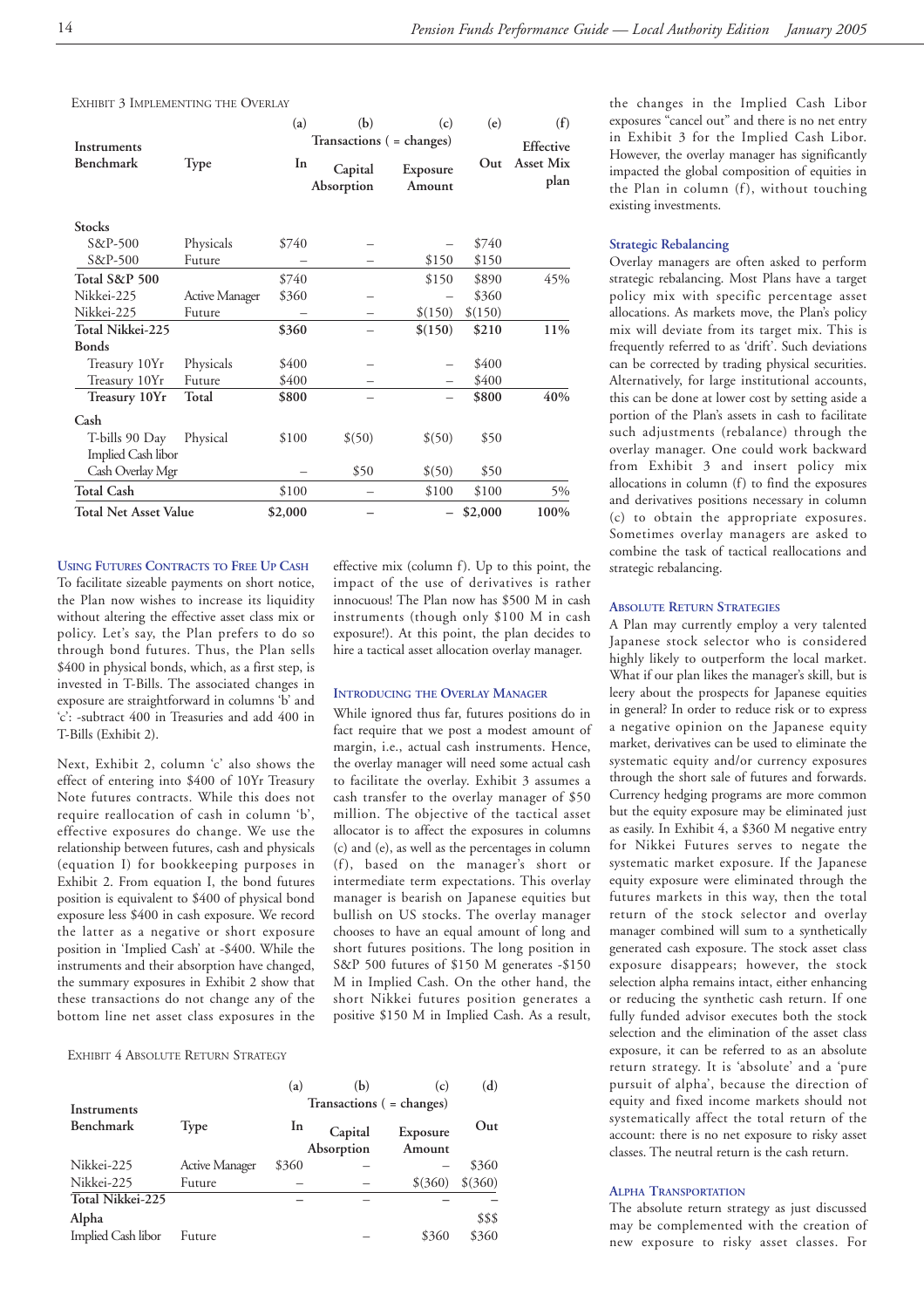EXHIBIT 5 ALPHA TRANSPORT STRATEGY

|                    |                | (a)   | (b)        | (c)                       | (d)          |
|--------------------|----------------|-------|------------|---------------------------|--------------|
| Instruments        |                |       |            | Transactions ( = changes) |              |
| Benchmark          | <b>Type</b>    | In    | Capital    | Exposure                  | $_{\rm Out}$ |
|                    |                |       | Absorption | Amount                    |              |
| Nikkei-225         | Active Manager | \$360 |            |                           | \$360        |
| Nikkei-225         | Future         |       |            | $$^{(360)}$               | $$^{(360)}$  |
| Total Nikkei-225   |                |       |            |                           |              |
| Alpha              |                |       |            |                           | \$\$\$       |
| $S\&P - 500$       | Future         |       |            | \$360                     | \$360        |
| Implied Cash libor | Nikkei Future  |       |            | \$360                     | \$360        |
|                    | S&P Future     |       |            | $$^{(360)}$               | $$^{(360)}$  |
| Cash               |                |       |            |                           |              |

example, as an additional step, the advisor may purchase S&P 500 futures contracts to obtain US Equity exposure. We then have transported alpha in the Japanese equity asset class to the S&P 500 (Exhibit 5). The short position in Japanese equity futures and the long position in US Equity futures are not created to express a view on these asset classes, but rather to transform our asset class exposures back to its neutral policy mix. In the current modified example, the plan's policy mix does not allow Japanese equities. As the example illustrates, the transport target does not need to be the complete composite benchmark policy mix for the Plan. In this case the Japanese advisor's allocation was funded with moneys that were targeted for large cap US equities. Hence, there is a need to purchase S&P futures to bring the Plan back to the policy mix, but there is no need to purchase other components of the overall policy mix. The alpha is transported from the Japanese equities asset class to US large cap equities.

# **FINE-TUNING THE IMPLEMENTATION OF OVERLAY PROGRAMS**

Overlay programs typically involve a portfolio of derivative positions. While it is critically important to establish the quantitative goals of the overlay program, such mandates also need specification in terms of acceptable portfolio characteristics and risk management.

# **CONTROLLING THE RISK OVERLAY MANAGERS MAY TAKE RANGES**

Exhibit 3 showed the overlay manager generating gross futures positions of \$300, thereby materially exceeding the cash allocated to the manager (\$50). The impact on exposures at the Plan level is a sizeable 7.5% points. This begs the question: what is the maximum position the overlay manager should be allowed to have?

There are various ways to define and curtail the *modus operandi* for the overlay manager. In our experience, the boundaries are always independent from the amount of cash transferred! While this appears counterintuitive, there is a perfectly sound reason. The

cash transferred is only linked to the capital absorption, that is to 'where we have deposits.' However, at the end of the day the Plan is interested in exposures, precisely because they represent the true economic sensitivities of the Plan. Thus, risk management is best defined in terms of exposures. One common way to curtail exposures involves the use of acceptable over- and under-weights ('ranges') applied to an agreed upon notional amount. The notional amount of the mandate together with other risk control parameters will determine the size of positions the manager can take. The notional amount could be set equal to the total plan value of \$2,000m. Alternatively, it would be perfectly reasonable if the overlay manager agreed to manage to a predetermined notional amount of for example \$500Mln, supported by \$50Mln in cash transferred. The Plan could mandate the acceptable ranges of active positions. For example, the maximum active position for the overlay account could be 30% for any of the four exposure types. This would render the Nikkei position in Exhibit 3 right at the boundary (0.30\*500=150). The Plan would know that its overall exposure to the Nikkei would always fall between 10.5% and 25.5% with a midpoint of 18%. A predefined set of ranges in combination with a chosen notional amount would fully define the Plan's exposure ranges. Ranges may also be appropriate if one is concerned about leverage. While the use of the term 'leverage' is ambiguous, avoiding leverage is sometimes assumed to mean that the overall Plan needs to avoid a net short exposure in any asset class. Setting ranges for the overlay program can indeed accomplish the avoidance of leverage defined this way.

# **WHAT IS THE ROLE OF TRACKING ERROR?**

Tracking error is typically defined as the annualised standard deviation of the return difference between the account and its benchmark. While not appropriate in all situations, tracking error is often a useful metric in risk management. The tracking error metric is attractive in various ways:

- Tracking Error provides an intuitive interpretation which grasps aggregate exposures and the risk profile of the overlay account in a single number: if the tracking error is 2% we expect to end up no worse than 2% under the benchmark in approximately five out of six years, even if the manager has no skill.
- Tracking error has the potential of being more efficient in the allocation of the risk budget than the use of asset class ranges because it explicitly considers the risks and co-movement of assets and currencies. Tracking error is an aggregate risk metric for a portfolio rather than a partial constraint or range by asset class.
- Tracking error can be rather informative to the plan as the average expected tracking error summarises the risk taking over a full cycle whereas ranges only limit potential extremes (which may or may not be reached frequently).
- Using tracking error rather than ranges may also facilitate better decision making. Many Plans accept more liberal ranges on individual positions once it is understood from the agreed upon tracking error that the overlay manager introduces rather modest expected return deviations from the aggregate policy mix for the total portfolio. This may enhance returns because managers could be left with more operating freedom for a given risk budget.

# **DO WE NEED TO EQUITISE EXPOSURES?**

The overlay manager in Exhibit 3 should probably have a cash benchmark: when the account is in neutral there are no active noncash exposures and the account should yield the cash return on \$50 million. However, in many cases, the overlay manager is asked to 'regenerate' the exposures that freed up the cash in the first place. In our example, the overlay manager received \$50 Million in cash coming from the sale of bonds, and the mandate would specify that the manager holds \$50 Million in bond futures at all times irrespective of his views.<sup>2</sup> Hence, in some sense Treasury bonds become the benchmark. Likewise, equity exposures would need to be generated if the overlay manager were funded from equities. This is often referred to as Equitising the cash in the case of equities, and 'Bondising' in the case of bonds. It is now clear that the decision whether to equitise or bondise depends on the source of the cash funding. In our example, the Plan would fund the overlay account from bonds, so either the Plan itself or the overlay manager needs to bondise \$50 Million. It is possible to fund the overlay account from an asset mix that equals the composite benchmark of the Plan, but more often than not this

<sup>2</sup> *Of course, this assumes that the plan did not bondise exposures on its own.*